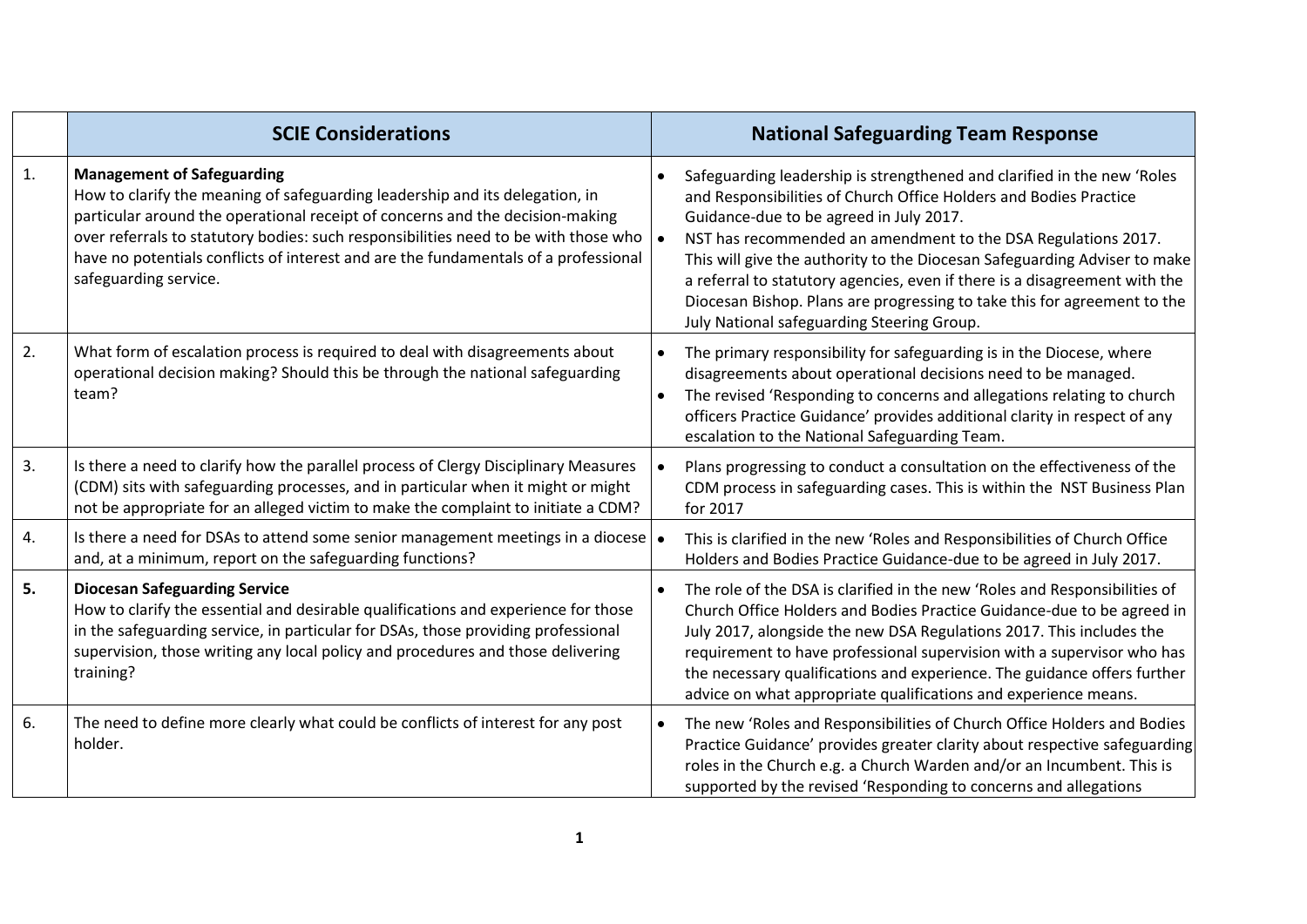|     |                                                                                                                                                                                                                                                                                                                                                                                         | relating to church officers Practice Guidance' which makes specific<br>reference to conflicts of interest in respect to core groups                                                                                                                                                                                                                                                                                                                                                                 |
|-----|-----------------------------------------------------------------------------------------------------------------------------------------------------------------------------------------------------------------------------------------------------------------------------------------------------------------------------------------------------------------------------------------|-----------------------------------------------------------------------------------------------------------------------------------------------------------------------------------------------------------------------------------------------------------------------------------------------------------------------------------------------------------------------------------------------------------------------------------------------------------------------------------------------------|
| 7.  | How should supervision arrangements and advice be incorporated and<br>demonstrated in the work of the DSAs and linked to the internal management<br>arrangements?                                                                                                                                                                                                                       | New guidance is offered to address this in the 'Roles and Responsibilities<br>of Church Office Holders and Bodies Practice Guidance (Annex 1)-due to<br>be agreed in July 2017.                                                                                                                                                                                                                                                                                                                     |
| 8.  | How to further develop stronger links and support services to the individual<br><b>Diocesan Safeguarding Advisors</b>                                                                                                                                                                                                                                                                   | This has been a consistent part of the NST work over the last couple of<br>years. The NST has strengthened engagement with the DSAs, notably in<br>terms of the introduction of Provisional Safeguarding Advisers offering<br>advice/support to DSAs.<br>CofE are holding a National Safeguarding Summit in 2017 to offer<br>additional learning and networking opportunities.                                                                                                                      |
| 9.  | <b>Diocesan Safeguarding Group</b><br>How to develop national consistency around the role of the DSG, including its<br>function, membership (including the need for children and adult social work<br>expertise and representation from statutory agencies), role of officers in its work<br>(including the DSA) and relationship to other safeguarding strategic management<br>groups. | This is addressed and strengthened in the new 'Roles and<br>Responsibilities of Church Office Holders and Bodies Practice Guidance-<br>due to be agreed in July 2017.                                                                                                                                                                                                                                                                                                                               |
| 10. | How to develop stronger links between, and support services to, the independent<br>chairs of the diocesan safeguarding groups.                                                                                                                                                                                                                                                          | The NST has introduced annual National Chairs' Network meetings and<br>promoted Chairs regional network meetings for Chairs.<br>The Chairs are invited to Safeguarding Summit in September 2017.                                                                                                                                                                                                                                                                                                    |
| 11. | <b>Quality Assurance Processes</b><br>Consider the development of national guidance around the components of<br>diocesan quality assurance framework, to encompass safeguarding practice in the<br>diocese and the parishes.                                                                                                                                                            | The NST has outlined key components of Diocesan QA, namely annual<br>self-assessment, independent audit.<br>Plans are progressing to pilot safeguarding progress reviews with three<br>diocese, in 2017, as a follow up to their independent audits. With a view<br>to roll out to all Diocese in 2018.<br>The NST is piloting a Parish QA framework and tools with three Dioceses<br>in 2017 as part of a project to develop an electronic safeguarding tools in<br>the Church (Safeguarding Hub). |
| 12. | <b>Policy and Practice Guidance</b>                                                                                                                                                                                                                                                                                                                                                     | Section 5 & 6 of the Safeguarding & Clergy Discipline Measure came into<br>force on 1 October 2016. This introduced a duty to have due regard to                                                                                                                                                                                                                                                                                                                                                    |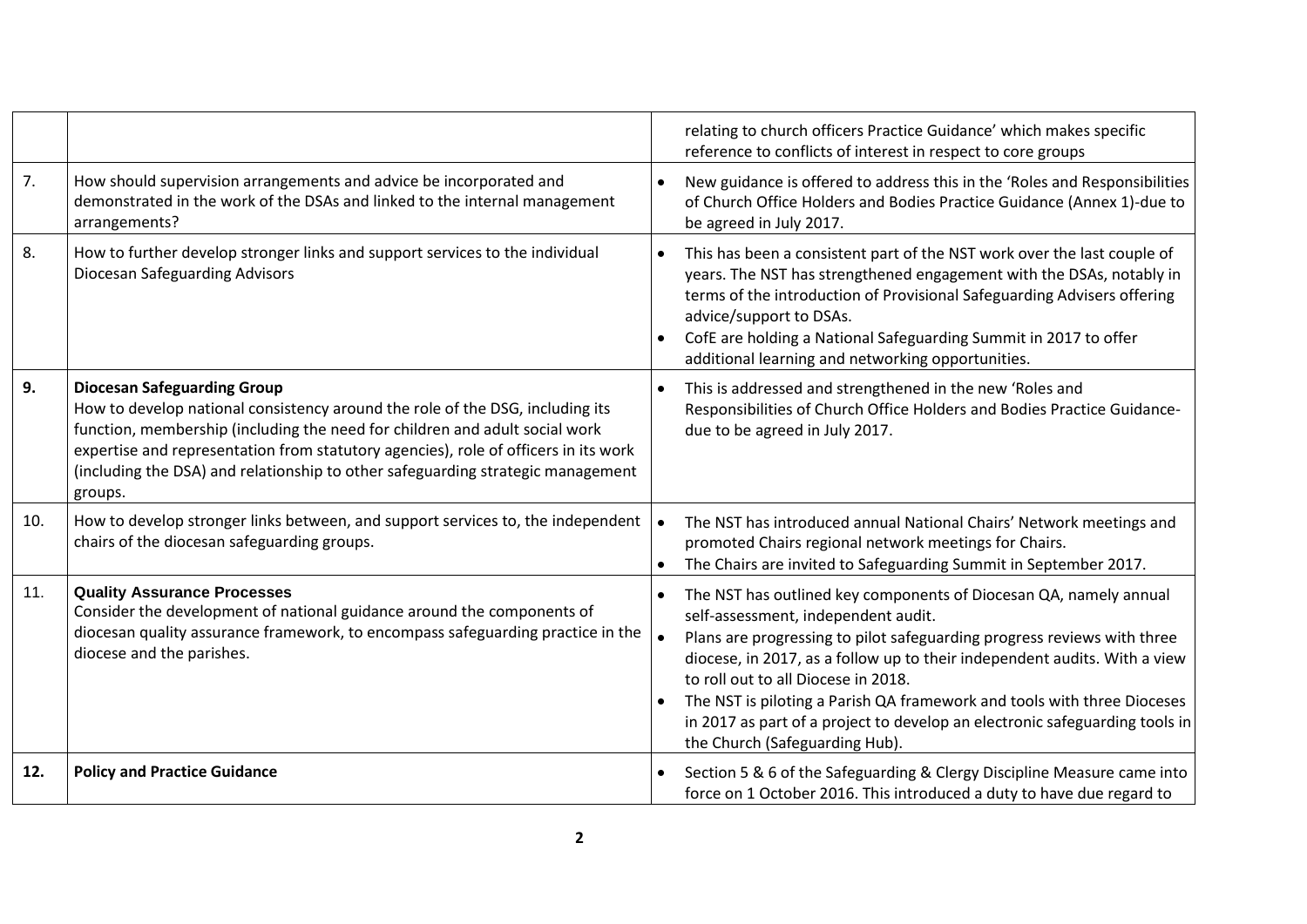|     | Consider the need for the national team to provide DSAs with clarity about the<br>need (or not) of any local guidance, policy or procedures to complement national<br>editions, and whether or not it is possible to retain local procedures which are<br>preferred to national ones                                                                                                                                     | House of Bishops Safeguarding policy & guidance. The HofB guidance is<br>now supported by good practice reference materials and templates that<br>can be adapted for local use.<br>A National Electronic Safeguarding Manual for use across the Church is in<br>development for 2018.                                                                                                                                                                                                                                  |
|-----|--------------------------------------------------------------------------------------------------------------------------------------------------------------------------------------------------------------------------------------------------------------------------------------------------------------------------------------------------------------------------------------------------------------------------|------------------------------------------------------------------------------------------------------------------------------------------------------------------------------------------------------------------------------------------------------------------------------------------------------------------------------------------------------------------------------------------------------------------------------------------------------------------------------------------------------------------------|
| 13. | The need for open discussion within the Church about implications of the<br>inevitable blurring of personal/professional boundaries in Church life: implications<br>of 'duty of care' of clergy, clarity over management responsibility of situations and<br>conflicts of interest                                                                                                                                       | The new 'Roles and Responsibilities of Church Office Holders and Bodies<br>Practice Guidance' provides greater clarity about respective safeguarding<br>roles in the Church e.g. a Church Warden and/or an Incumbent<br>Core Safeguarding training modules (C3 and C4) aimed at Incumbents<br>and diocesan senior staff teams does address potential conflicts of<br>interest.                                                                                                                                         |
| 14. | As part of the revision of 'Responding to Serious Situations relating to Church<br>Officers', consideration be given to further clarification about the threshold for<br>referral to statutory services, and the use of consultation processes with adult<br>services, as well as children's social care to enable a fast resolve of disagreements                                                                       | The revised 'Responding to concerns and allegations relating to church<br>officers Practice Guidance' provides additional clarification- due to be<br>agreed in July 2017.                                                                                                                                                                                                                                                                                                                                             |
| 15. | Further clarification about the threshold for referral to statutory agencies                                                                                                                                                                                                                                                                                                                                             | The revised 'Responding to concerns and allegations relating to church<br>officers Practice Guidance' provides additional clarification- due to be<br>agreed in July 2017.                                                                                                                                                                                                                                                                                                                                             |
| 16. | <b>Complaints and Whistleblowing</b><br>How to facilitate universal clear and explicit policies and procedures for both<br>complaints and for whistleblowing as an integral part of safeguarding practice<br>within each diocese: these need to be accessible to the staff and the public,<br>explain the scope of what is covered, provide for a staged complaints procedure<br>and a distinct whistleblowing procedure | The new 'Safer Environment and Culture Practice Guidance' will<br>strengthen the detailed guidance in relation to complaints and<br>whistleblowing processes, including offering a good practice templates-<br>due to be agreed in July 2017.<br>The importance of Dioceses publicising complaints and whistleblowing<br>processes is highlighted in the new CofE policy Statement 'Promoting a<br>Safer Church' 2017<br>The further development of Whistleblowing processes is part of NST<br>Business Plan for 2018. |
| 17. | <b>Recording Systems and IT Solutions</b><br>How the NST can support dioceses in implementing safeguarding recording<br>systems which are adequate, consistent with both national guidance and data                                                                                                                                                                                                                      | Work is being undertaken to develop a consistent approach to case work<br>management processes across the church. The NST is piloting with                                                                                                                                                                                                                                                                                                                                                                             |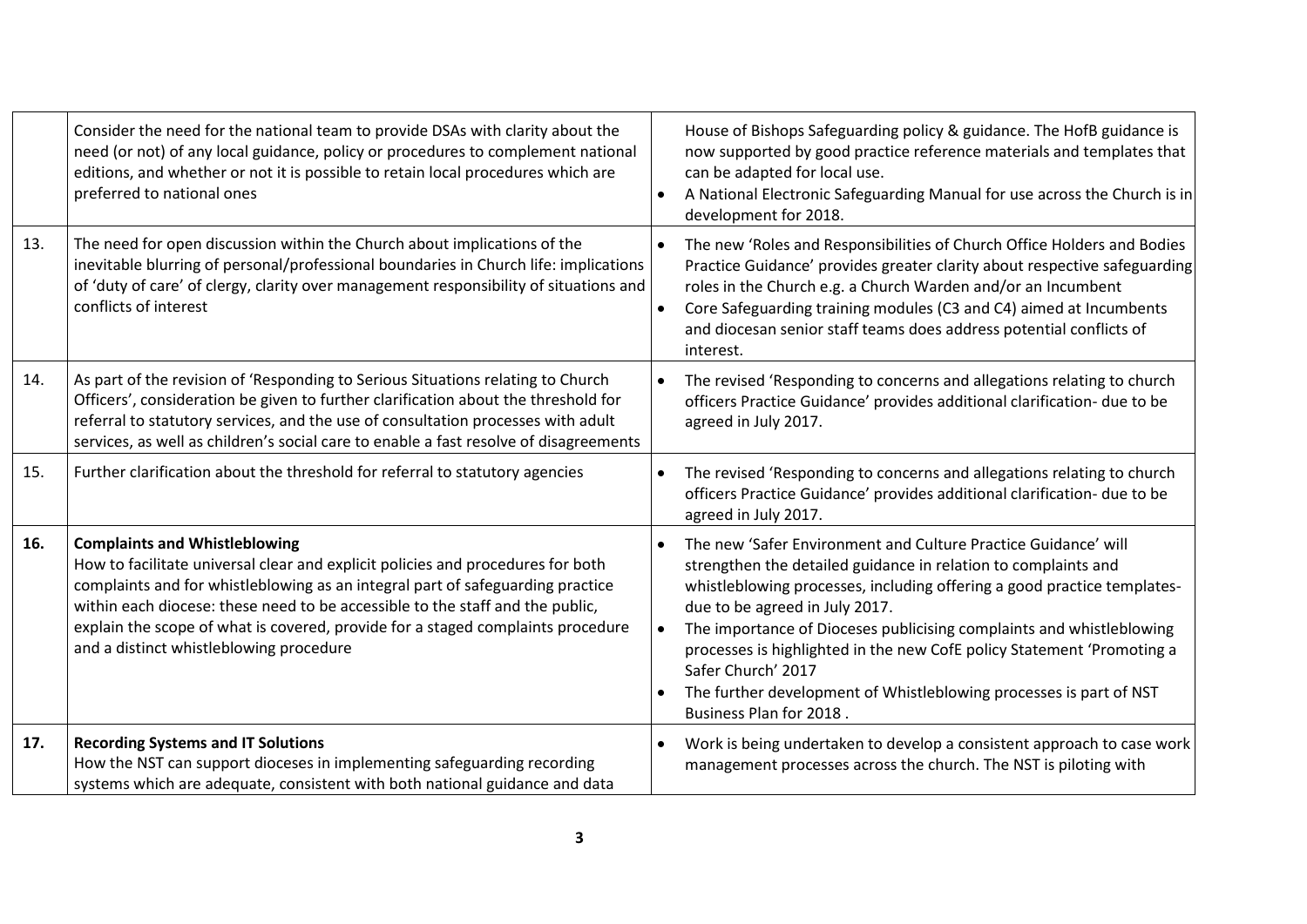|     | protection requirements (particularly in relation to home working, risk assessment<br>and historic record)                                                                                                                                                                                                                                                                                                                                                                                                                                                                                                                                                                                                 | Dioceses a number of systems in 2017 as part of a project to develop an<br>electronic safeguarding tools in the Church (Safeguarding Hub).                                                                                                                                                                                                                                                                                                               |
|-----|------------------------------------------------------------------------------------------------------------------------------------------------------------------------------------------------------------------------------------------------------------------------------------------------------------------------------------------------------------------------------------------------------------------------------------------------------------------------------------------------------------------------------------------------------------------------------------------------------------------------------------------------------------------------------------------------------------|----------------------------------------------------------------------------------------------------------------------------------------------------------------------------------------------------------------------------------------------------------------------------------------------------------------------------------------------------------------------------------------------------------------------------------------------------------|
| 18. | How to share good practice between dioceses, so as to assist those areas still<br>struggling to implement robust systems                                                                                                                                                                                                                                                                                                                                                                                                                                                                                                                                                                                   | Good Practice will be explored and shared as part of Safeguarding<br>Progress Reviews.<br>An intranet will form part of the electronic safeguarding tools in the<br>Church (Safeguarding Hub)- planned for 2018.                                                                                                                                                                                                                                         |
| 19. | Is there scope for any further development of common web based recording<br>resources, such as templates?                                                                                                                                                                                                                                                                                                                                                                                                                                                                                                                                                                                                  | A National Electronic Safeguarding Manual for use across the Church is in<br>development for 2018. This will include best practice resources and<br>templates.<br>In the interim additional templates have been posted on the CofE<br>website.                                                                                                                                                                                                           |
| 20. | The need for further debate and discussion with DSAs about the reasons behind<br>the lack of diocesan compliance with parts of the national practice guidance<br>relating to risk assessments                                                                                                                                                                                                                                                                                                                                                                                                                                                                                                              | Section 5 & 6 of the Safeguarding & Clergy Discipline Measure came into<br>force on 1 October 2016. This introduced a duty to have due regard to<br>House of Bishops Safeguarding policy & guidance.<br>The Risk Assessment Regulations came into force on 1 March to<br>strengthen consistency of practice. This is supported by a National<br>Preferred Risk Assessor Supplier List and the roll out of national risk<br>assessment training for DSAs. |
| 21. | The NST to consider the need for a more consistent and agreed national approach<br>to the risk assessment of known offenders including:<br>format for risk assessments<br>risk assessments placed on record along with ensuing agreements<br>clarity in the role of the responsibility of parishes and DSAs in relation to<br>the assessment, any consequent safeguarding agreement and its review<br>mechanisms to trigger new risk assessments if circumstances change<br>٠<br>mechanisms and arrangements for reviews, including early 1 <sup>st</sup> review and<br>then regular meetings<br>Arrangements for Type B assessments, around suitable experience and<br>sources of independent consultants | The revised 'Responding to concerns and allegations relating to church<br>officers Practice Guidance' provides additional clarification- due to be<br>agreed in July 2017.<br>This is supported by the Risk Assessment regulations which came into<br>force on the 1 <sup>st</sup> March 2017.                                                                                                                                                           |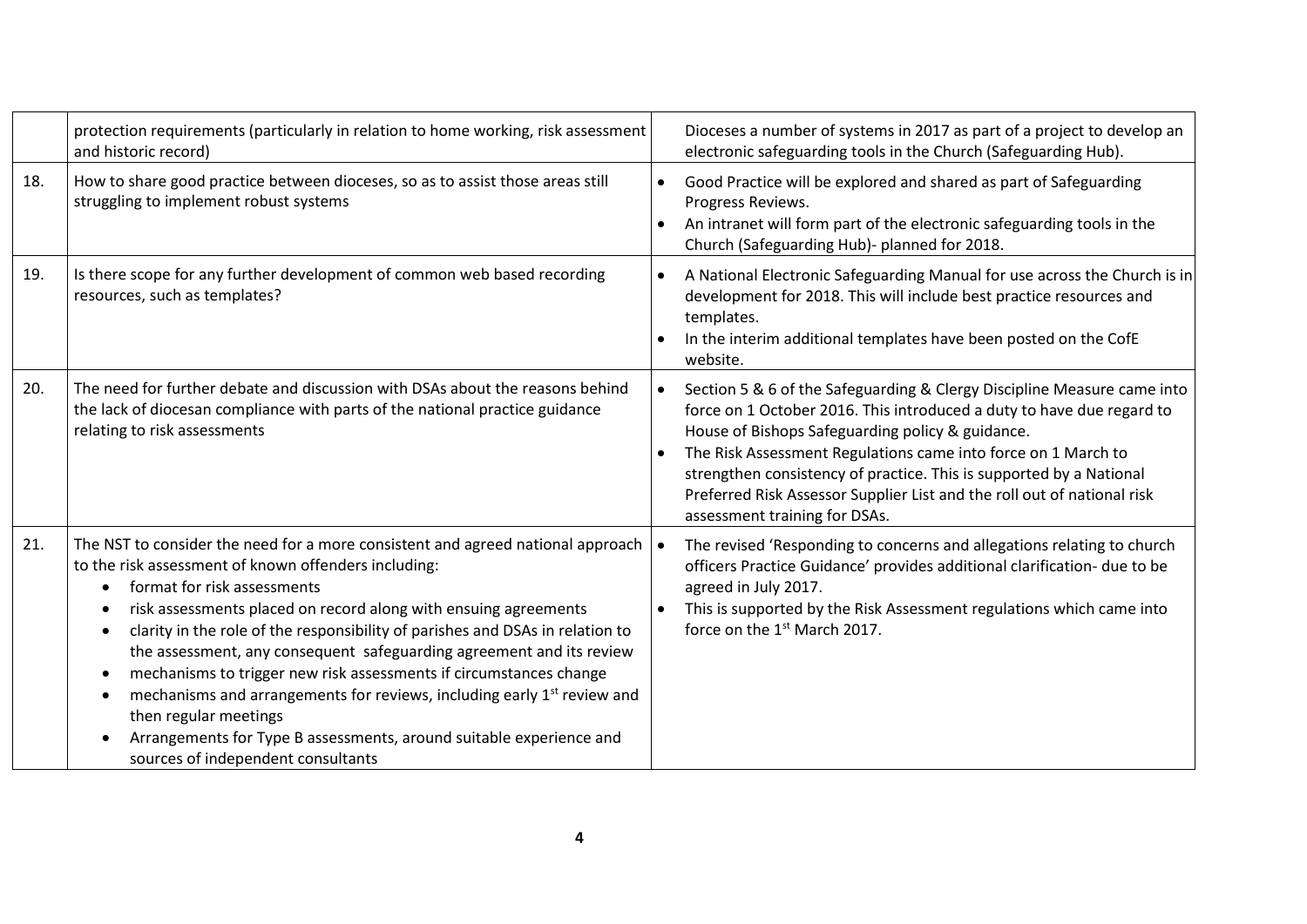| 22. | How to change the culture so that DSAs consult (and evidence) the role of the NST $\cdot$<br>in complex cases                                                                                                                                          | The revised 'Responding to concerns and allegations relating to church<br>officers Practice Guidance' provides additional clarification- due to be<br>agreed in July 2017. It requires the DSA to notify and consult the NST in<br>relation to any safeguarding concerns or allegations against a church<br>officer. This is supported by a case work protocol that was introduced in<br>January 2017 and the role of the Provincial Safeguarding Advisers. |
|-----|--------------------------------------------------------------------------------------------------------------------------------------------------------------------------------------------------------------------------------------------------------|-------------------------------------------------------------------------------------------------------------------------------------------------------------------------------------------------------------------------------------------------------------------------------------------------------------------------------------------------------------------------------------------------------------------------------------------------------------|
| 23. | <b>Information Sharing</b><br>Do dioceses need guidance around which information sharing protocols are useful<br>to develop, so that the focus is on where this is required, as opposed to an<br>attempt to develop such agreements with all agencies? | An Information Sharing Protocol template for use by diocese with<br>statutory partners to be included in new practice guidance for 2018.                                                                                                                                                                                                                                                                                                                    |
| 24. | Is sufficient use made of information sharing protocols within and between<br>dioceses?                                                                                                                                                                | An Information Sharing Protocol template for use by the diocese with<br>other Church Bodies to be included in new practice guidance for 2018.<br>The work on the Case work management system within safeguarding<br>Hub is considering information sharing capability.                                                                                                                                                                                      |
| 25. | Is there a need for a national arrangement, between dioceses and with other<br>denominations, to share information about those subject to safeguarding<br>contracts, but whose whereabouts are not known                                               | Further discussions to progress in relation to exploring information<br>sharing arrangements with other denominations.                                                                                                                                                                                                                                                                                                                                      |
| 26. | <b>Training</b><br>The need for a national position around the completion of safeguarding training<br>prior to being accepted for Permission to Officiate                                                                                              | This forms part of the revised 'Training & Development Framework'<br>approved by the House of Bishops in December 2016. Published in<br>January 2017.                                                                                                                                                                                                                                                                                                       |
| 27. | Clarification of the levels of flexibility in the content of the new training and<br>whether retraining is required for those already trained, prior to the time their<br>refresher training is due                                                    | This forms part of the revised 'Training & Development Framework'<br>approved by the House of Bishops in December 2016. Published in<br>January 2017.                                                                                                                                                                                                                                                                                                       |
| 28. | Should there be consistent involvement of senior clergy in the delivery of<br>safeguarding training to clergy? If so, how can this be achieved?                                                                                                        | The training framework does promote the engagement of senior clergy<br>in the delivery of training, particularly the training aimed at clergy. The<br>NST recognises that this is not always possible to implement due to<br>insufficient capacity in some dioceses.                                                                                                                                                                                        |
| 29. | Should the DSA have responsibility for training in cathedrals, religious<br>communities and schools, so as to provide a consistent message within the area?                                                                                            | The revised 'Training & Development Framework' approved by the<br>House of Bishops in December 2016 supports a consistent approach to<br>training across Church Bodies, including cathedrals and religious                                                                                                                                                                                                                                                  |